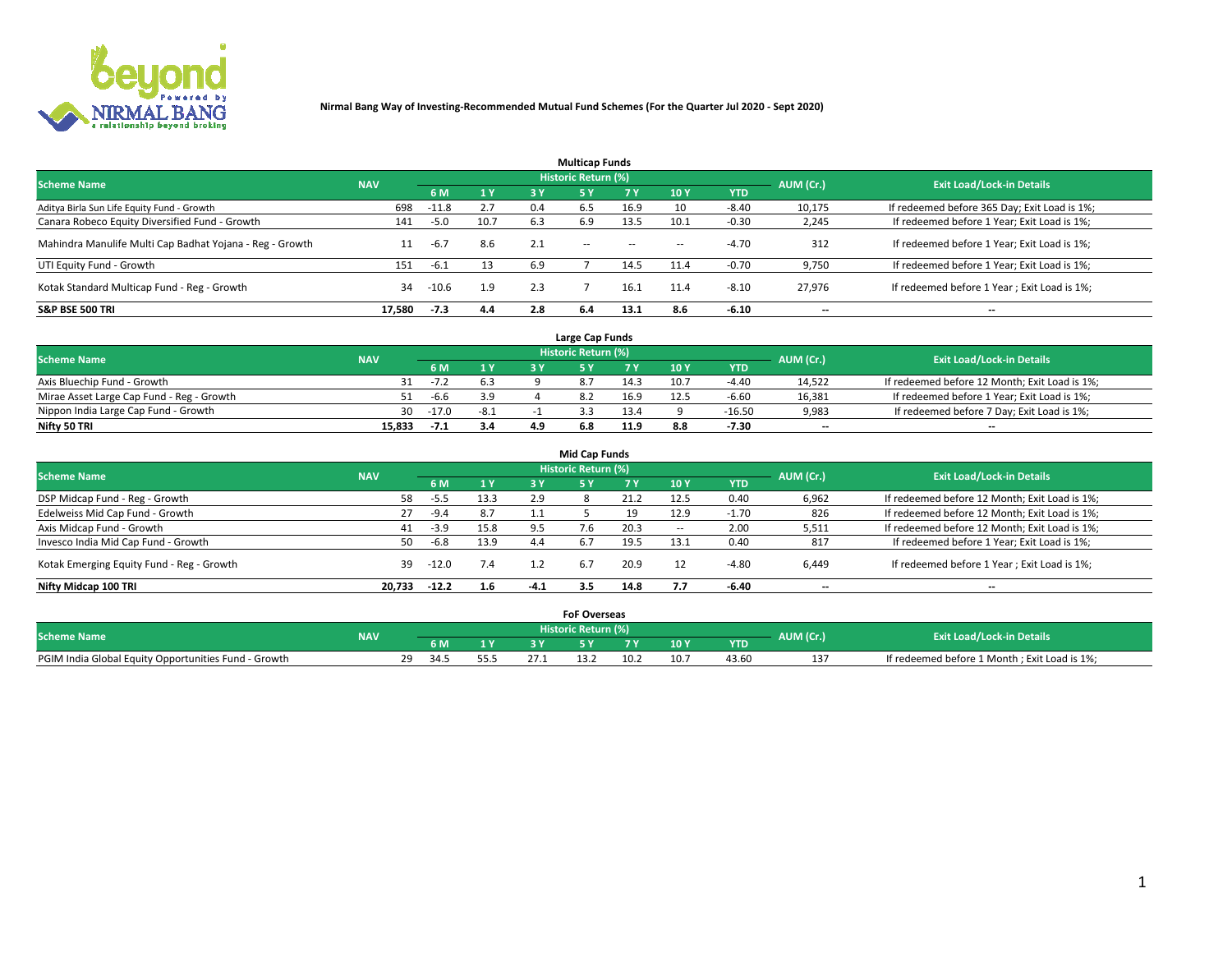

| Large & Midcap                                   |            |         |      |     |                            |      |      |          |                          |                                              |  |  |  |
|--------------------------------------------------|------------|---------|------|-----|----------------------------|------|------|----------|--------------------------|----------------------------------------------|--|--|--|
| <b>Scheme Name</b>                               | <b>NAV</b> |         |      |     | <b>Historic Return (%)</b> |      |      |          | AUM (Cr.)                | <b>Exit Load/Lock-in Details</b>             |  |  |  |
|                                                  |            | 6 M     | 1Y   | 3 Y |                            | 7 V  | 10Y  | YTD      |                          |                                              |  |  |  |
| Mirae Asset Emerging Bluechip Fund - Growth      | 56         | $-5.2$  | 9.3  |     |                            | 24.9 | 18.3 | $-3.30$  | 9,834                    | If redeemed before 1 Year; Exit Load is 1%;  |  |  |  |
| Canara Robeco Emerging Equities - Growth         | 96         |         | 10.8 | 2.9 | 8.1                        | 23.4 | 15.4 | 1.20     | 5,543                    | If redeemed before 1 Year; Exit Load is 1%;  |  |  |  |
| Principal Emerging Bluechip Fund - Growth        | 105        | $-8.3$  | 10.1 |     |                            | 20.5 | 12.7 | $-3.00$  | 1,918                    | If redeemed before 365 Day; Exit Load is 1%; |  |  |  |
| Invesco India Growth Opportunities Fund - Growth | 34         | $-9.9$  | 4.2  | 3.8 | 6.b                        | 14.b | 10.5 | $-7.00$  | 2,498                    | If redeemed before 1 Year; Exit Load is 1%;  |  |  |  |
| Sundaram Large and Mid Cap Fund - Reg - Growth   | 33         | $-13.5$ | 0.8  | 2.9 | 6.5                        |      | 8.8  | $-10.80$ | 1,113                    | If redeemed before 365 Day; Exit Load is 1%; |  |  |  |
| NIFTY Large Midcap 250 TRI                       | 7.020      | -8.4    |      |     |                            | 15.3 |      | $-5.40$  | $\overline{\phantom{a}}$ | $- -$                                        |  |  |  |

|                                                     |            |         |     |     | <b>Focused Funds</b> |      |       |            |           |                                               |
|-----------------------------------------------------|------------|---------|-----|-----|----------------------|------|-------|------------|-----------|-----------------------------------------------|
| <b>Scheme Name</b>                                  | <b>NAV</b> |         |     |     | Historic Return (%)  |      |       |            | AUM (Cr.) | <b>Exit Load/Lock-in Details</b>              |
|                                                     |            | 6 M     | 1 Y |     |                      | 7 V  | 10Y   | <b>YTD</b> |           |                                               |
| Axis Focused 25 Fund - Growth                       | 29         | $-10.5$ | 5.1 |     | 8.9                  | 14.9 | $\!-$ | $-6.5o$    | 10,399    | If redeemed before 12 Month; Exit Load is 1%; |
| ICICI Prudential Focused Equity Fund - Ret - Growth |            | 3.6     | 7.3 |     |                      | 12.1 |       | 5.00       | 681       | If redeemed before 1 Year; Exit Load is 1%;   |
| SBI Focused Equity Fund - Growth                    | 142        | -11.8   | 4.1 | 6.4 |                      | 16.5 | 13.4  | -7.40      | 8,962     | If redeemed before 1 Year; Exit Load is 1%;   |
| <b>S&amp;P BSE 500 TRI</b>                          | 17.580     | -7.3    | 4.4 |     |                      | 13.1 | 8.6   | $-6.10$    | --        | $- -$                                         |

| <b>Small Cap Funds</b>       |            |         |        |                            |      |      |      |            |           |                                             |  |  |
|------------------------------|------------|---------|--------|----------------------------|------|------|------|------------|-----------|---------------------------------------------|--|--|
| <b>Scheme Name</b>           | <b>NAV</b> |         |        | <b>Historic Return (%)</b> |      |      |      |            | AUM (Cr.) | <b>Exit Load/Lock-in Details</b>            |  |  |
|                              |            | 6 M     | 1 Y    |                            |      |      | 10 Y | <b>YTD</b> |           |                                             |  |  |
| HDFC Small Cap Fund - Growth |            | $-13.5$ | $-7.1$ | -2.b                       |      | 13.5 | 8.8  | $-9.40$    | 7,851     | If redeemed before 1 Year; Exit Load is 1%; |  |  |
| SBI Small Cap Fund - Growth  |            | $-1$ .  |        | 4 h                        |      |      | 16.8 | $-1.00$    | 3.917     | If redeemed before 1 Year; Exit Load is 1%; |  |  |
| Nifty Smallcap 100 TRI       | 6.437      | $-16.0$ | $-2.9$ | $-11.6$                    | -1.0 | 12.1 |      | $-10.20$   | $- -$     | $- -$                                       |  |  |

| ELSS Schemes (Tax Saving u/s 80-C)           |            |         |     |                            |            |        |        |            |           |                                  |  |  |  |  |
|----------------------------------------------|------------|---------|-----|----------------------------|------------|--------|--------|------------|-----------|----------------------------------|--|--|--|--|
| <b>Scheme Name</b>                           | <b>NAV</b> |         |     | <b>Historic Return (%)</b> |            |        |        |            | AUM (Cr.) | <b>Exit Load/Lock-in Details</b> |  |  |  |  |
|                                              |            | 6 M     |     |                            | 5 Y        | 7 Y    | 10Y    | <b>YTD</b> |           |                                  |  |  |  |  |
| Aditya Birla Sun Life Tax Relief 96 - Growth | 30         | $-8.8$  |     | 2.1                        |            | 16.2   | 10     | $-5.90$    | 10,101    | Nil                              |  |  |  |  |
| Axis Long Term Equity Fund - Growth          | 46         | $-11.7$ | 3.4 |                            |            |        | 14.4   | $-7.70$    | 20,292    | Nil                              |  |  |  |  |
| Canara Robeco Equity Tax Saver Fund - Growth | 69         | $-3.4$  | 12  |                            | $\sqrt{4}$ | 14.4   | 10.5   | 1.60       | 1,089     | Nil                              |  |  |  |  |
| Invesco India Tax Plan - Growth              |            | $-7.4$  | 7.9 | 4.7                        | 6.8        | 16.4   | 11.5   | $-3.40$    | 997       | Nil                              |  |  |  |  |
| Mirae Asset Tax Saver Fund - Reg - Growth    | 18         | $-5.7$  | 6.6 | 5.2                        | $\sim$ $-$ | $\sim$ | $\sim$ | $-4.90$    | 3,538     | Nil                              |  |  |  |  |
| S&P BSE 200 TRI                              | 5,701      | $-7.0$  | 4.4 |                            | 6.7        | 13.1   | 8.9    | $-6.20$    | --        | $- -$                            |  |  |  |  |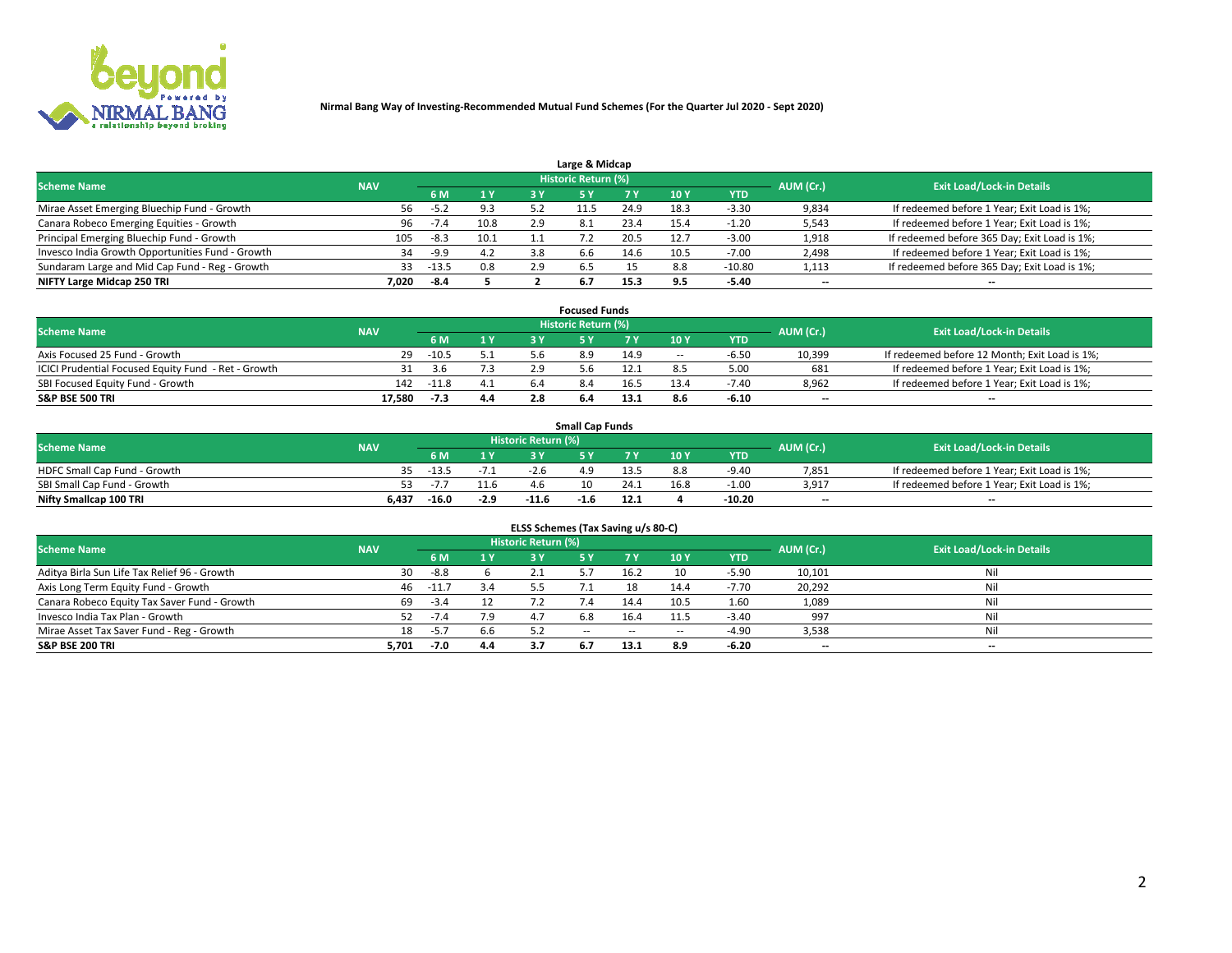

|                                                        |            |            |     |                            | <b>Solution Oriented</b> |      |                          |            |                          |                                                                     |
|--------------------------------------------------------|------------|------------|-----|----------------------------|--------------------------|------|--------------------------|------------|--------------------------|---------------------------------------------------------------------|
| <b>Scheme Name</b>                                     | <b>NAV</b> |            |     | <b>Historic Return (%)</b> |                          |      |                          |            | AUM (Cr.)                | <b>Exit Load/Lock-in Details</b>                                    |
|                                                        |            | <b>6 M</b> | 1 Y | 3 Y                        |                          |      | 10Y                      | <b>YTD</b> |                          |                                                                     |
|                                                        |            |            |     |                            |                          |      |                          |            |                          | If redeemed before 1 Year; Exit Load is 3%; If redeemed bet. 1 Year |
| <b>HDFC Childrens Gift Fund</b>                        | 122        | $-3.9$     |     | 3.7                        |                          | 14.1 | 12.2                     | $-1.80$    | 3.211                    | to 2 Year; Exit Load is 2%; If redeemed bet. 2 Year to 3 Year; Exit |
|                                                        |            |            |     |                            |                          |      |                          |            |                          | Load is 1%;                                                         |
| Tata Retirement Savings Fund - Moderate Plan - Reg     | 31         | $-3.2$     | 10  | 4.1                        | -8.1                     | 16   |                          | $-1.10$    | 1,087                    | If redeemed before 61 Month; Exit Load is 1%;                       |
| Tata Retirement Savings Fund - Progressive Plan - Reg  | 30         | -5.5       | 8.9 | -4.1                       | 8.8                      | 15.7 | $\overline{\phantom{a}}$ | $-3.40$    | 728                      | If redeemed before 61 Month; Exit Load is 1%;                       |
| Tata Retirement Savings Fund - Reg - Conservative Plan | 22         | 3.0        | 9.6 | 5.5                        |                          | 10   | --                       | 4.80       | 138                      | If redeemed before 61 Month; Exit Load is 1%;                       |
| S&P BSE 200 TRI                                        | 5,701      | $-7.0$     | 4.4 | 3.7                        | 6.7                      | 13.1 | 8.9                      | $-6.20$    | $\overline{\phantom{a}}$ | $- -$                                                               |

|                                                    |            |        |              |                            | <b>Index Fund</b> |      |      |            |                          |                                               |
|----------------------------------------------------|------------|--------|--------------|----------------------------|-------------------|------|------|------------|--------------------------|-----------------------------------------------|
| <b>Scheme Name</b>                                 | <b>NAV</b> |        |              | <b>Historic Return (%)</b> |                   |      |      |            | AUM (Cr.)                | <b>Exit Load/Lock-in Details</b>              |
|                                                    |            |        | $\sqrt{1}$ Y | 2 V                        |                   | 7 V  | 10 Y | <b>YTD</b> |                          |                                               |
| HDFC Index Fund-NIFTY 50 Plan                      | 102        | $-1.1$ | 2.4          |                            |                   |      |      | $-7.90$    | 1.746                    | If redeemed before 3 Day; Exit Load is 0.25%; |
| ICICI Prudential Nifty Next 50 Index Fund - Growth | 24         | -6.4   | 4.4          |                            |                   |      |      | -4.60      | 729                      | Nil                                           |
| UTI Nifty Index Fund - Growth                      | 74         | $-7.5$ | 2.8          |                            |                   |      |      | 7.70       | 2,362                    | Nil                                           |
| Nifty 50 TRI                                       | 15.833     | $-I.$  | 3.4          |                            | 6.8               | 11.9 | 8.8  | $-7.30$    | $\overline{\phantom{a}}$ | $- -$                                         |

|                                       |            |        |     |                            | <b>Contra/Value Fund</b> |      |     |            |                          |                                             |
|---------------------------------------|------------|--------|-----|----------------------------|--------------------------|------|-----|------------|--------------------------|---------------------------------------------|
| <b>Scheme Name</b>                    | <b>NAV</b> |        |     | <b>Historic Return (%)</b> |                          |      |     |            | AUM (Cr.)                | <b>Exit Load/Lock-in Details</b>            |
|                                       |            |        | 1 V |                            |                          | 7 V  | 10Y | <b>YTD</b> |                          |                                             |
| Invesco India Contra Fund - Growth    | 49.        | $-4$ – | 9.6 |                            |                          | 19.4 |     | $-0.40$    | 4,662                    | If redeemed before 1 Year; Exit Load is 1%; |
| UTI Value Opportunities Fund - Growth | 61         | $-8.3$ | 6.8 |                            |                          | 10.7 |     | -4.90      | 4,017                    | If redeemed before 1 Year; Exit Load is 1%; |
| <b>S&amp;P BSE 500 TRI</b>            | 17.580     | -7.3   | 4.4 |                            |                          |      |     | $-6.10$    | $\overline{\phantom{a}}$ | $- -$                                       |

|                                                                           |            |         |         |                     | Sector/Thematic |        |                          |            |           |                                               |
|---------------------------------------------------------------------------|------------|---------|---------|---------------------|-----------------|--------|--------------------------|------------|-----------|-----------------------------------------------|
| <b>Scheme Name</b>                                                        | <b>NAV</b> |         |         | Historic Return (%) |                 |        |                          |            | AUM (Cr.) | <b>Exit Load/Lock-in Details</b>              |
|                                                                           |            | 6 M     | 1Y      | 3 Y                 | <b>5Y</b>       | 7 Y    | 10Y                      | <b>YTD</b> |           |                                               |
| Canara Robeco Consumer Trends Fund - Reg - Growth                         | 41         | $-7.7$  | 10.9    | 5.6                 | 8.6             | 16.6   | 12.1                     | $-2.70$    | 390       | If redeemed before 1 Year; Exit Load is 1%;   |
| Mirae Asset Great Consumer Fund - Growth                                  | 34         | $-10.8$ |         | 4.7                 | 8.5             | 15.3   | $\overline{\phantom{a}}$ | -7.70      | 940       | If redeemed before 1 Year; Exit Load is 1%;   |
| <b>ICICI Prudential Technology Fund - Growth</b>                          | 70         | 15.2    | 20.4    | 19.9                | 10.9            | 17.6   | 15.5                     | 21.20      | 379       | If redeemed before 15 Day; Exit Load is 1%;   |
| Nippon India Pharma Fund - Growth                                         | 216        | 36.0    | 57.3    | 19.1                | 8.1             | 17.7   | 15.2                     | 41.80      | 3,093     | If redeemed before 1 Month; Exit Load is 1%;  |
| BNP Paribas India Consumption Fund - Reg - Growth                         | 13         | $-6.3$  | 11.2    | $\sim$ $-$          | $\sim$ $-$      | $\sim$ | $\sim$                   | $-1.60$    | 525       | If redeemed before 12 Month; Exit Load is 1%; |
| ICICI Prudential Banking and Financial Services Fund - Retail -<br>Growth | 49         | $-29.7$ | $-19.9$ | $-6.9$              | 4.5             | 15.4   | 11                       | $-29.20$   | 2,538     | If redeemed before 15 Day; Exit Load is 1%;   |
| <b>S&amp;P BSE 500 TRI</b>                                                | 17.580     | $-7.3$  | 4.4     | 2.8                 | 6.4             | 13.1   | 8.6                      | $-6.10$    | --        | $- -$                                         |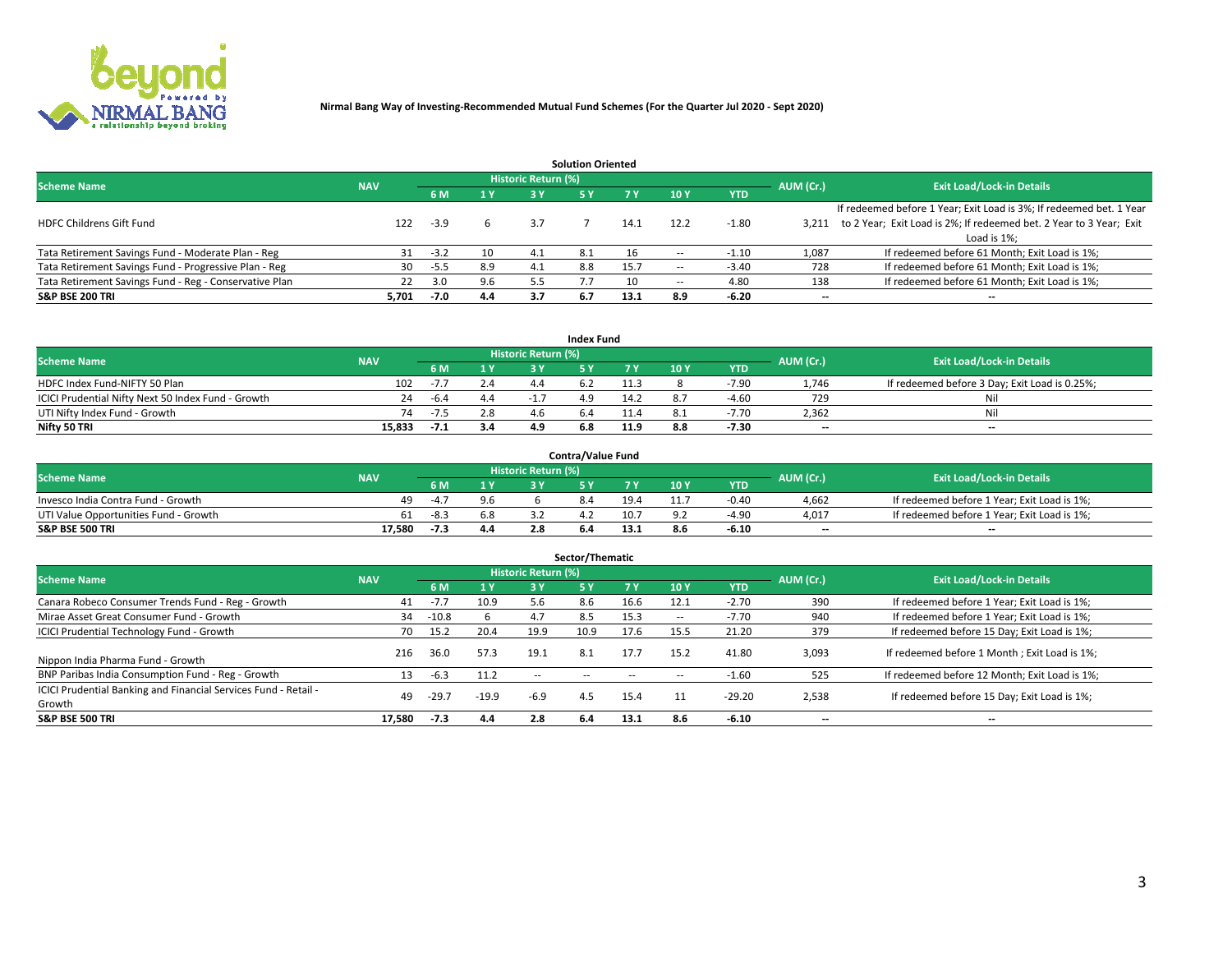

| <b>Dynamic Asset Allocation Funds</b>                   |            |        |     |                            |     |        |            |            |                          |                                                 |  |  |  |  |
|---------------------------------------------------------|------------|--------|-----|----------------------------|-----|--------|------------|------------|--------------------------|-------------------------------------------------|--|--|--|--|
| <b>Scheme Name</b>                                      | <b>NAV</b> |        |     | <b>Historic Return (%)</b> |     |        |            |            | AUM (Cr.)                | <b>Exit Load/Lock-in Details</b>                |  |  |  |  |
|                                                         |            | 6 M    | 1 Y | 3 Y                        |     |        | 10Y        | <b>YTD</b> |                          |                                                 |  |  |  |  |
| ICICI Prudential Balanced Advantage Fund - Reg - Growth | 37         | $-3.0$ | 6.7 |                            |     | 12.5   | 10.9       | -1.90      | 25,409                   | If redeemed before 1 Year; Exit Load is 1%;     |  |  |  |  |
| Invesco India Dynamic Equity Fund - Growth              | 30         | -3.4   |     | 2.2                        |     |        | <b>Q</b> 1 | -1.70      | 741                      | If redeemed before 3 Month; Exit Load is 0.25%; |  |  |  |  |
| Nippon India Balanced Advantage Fund - Growth           | 92         | $-4.2$ |     | 2.9                        |     | 12.3   |            | $-2.40$    | 2,782                    | If redeemed before 12 Month; Exit Load is 1%;   |  |  |  |  |
| SBI Dynamic Asset Allocation Fund - Reg - Growth        |            | $-4.1$ | 1.3 | 2.8                        |     | $\sim$ | --         | $-4.40$    | 576                      | If redeemed before 12 Month; Exit Load is 1%;   |  |  |  |  |
| NIFTY 50 Hybrid Composite Debt 65:35 Index              | 10,541     | $-0.7$ | 7.9 | 6.9                        | 8.1 | 11.5   | 9.2        | $-0.20$    | $\overline{\phantom{a}}$ | $- -$                                           |  |  |  |  |

| <b>Hybrid Aggressive</b>                        |                                                |        |     |      |  |        |                          |            |        |                                               |  |  |  |  |  |
|-------------------------------------------------|------------------------------------------------|--------|-----|------|--|--------|--------------------------|------------|--------|-----------------------------------------------|--|--|--|--|--|
| <b>Scheme Name</b>                              | Historic Return (%)<br>AUM (Cr.)<br><b>NAV</b> |        |     |      |  |        |                          |            |        |                                               |  |  |  |  |  |
|                                                 |                                                | 6 M    | 1 Y | RУ   |  |        | 10Y                      | <b>YTD</b> |        | <b>Exit Load/Lock-in Details</b>              |  |  |  |  |  |
| Canara Robeco Equity Hybrid Fund - Growth       | 171                                            | $-2.0$ |     |      |  | 14.7   | 11.1                     | 1.60       | 3,231  | If redeemed before 1 Year; Exit Load is 1%;   |  |  |  |  |  |
| SBI Equity Hybrid Fund - Growth                 | 140                                            | $-L2$  | 4.8 |      |  | 14.5   | 10.6                     | $-4.10$    | 30,192 | If redeemed before 12 Month; Exit Load is 1%; |  |  |  |  |  |
| Mirae Asset Hybrid - Equity Fund - Reg - Growth |                                                | $-3.2$ | 5.5 |      |  | $\sim$ | $\overline{\phantom{a}}$ | $-3.30$    | 3,468  | If redeemed before 1 Year; Exit Load is 1%;   |  |  |  |  |  |
| ICICI Prudential Equity & Debt Fund - Growth    | 128                                            | -8.4   |     |      |  | 13.4   | 11.4                     | $-8.60$    | 17,615 | If redeemed before 1 Year; Exit Load is 1%;   |  |  |  |  |  |
| NIFTY 50 Hybrid Composite Debt 65:35 Index      | 10.541                                         | -0.7   | 7.9 | -6.9 |  | 11.5   |                          | $-0.20$    | --     | $- -$                                         |  |  |  |  |  |

| <b>Arbitrage Fund</b>                      |            |                                  |      |     |           |     |        |        |            |        |                                                 |  |  |  |
|--------------------------------------------|------------|----------------------------------|------|-----|-----------|-----|--------|--------|------------|--------|-------------------------------------------------|--|--|--|
| <b>Scheme Name</b>                         | AUM (Cr.)  | <b>Exit Load/Lock-in Details</b> |      |     |           |     |        |        |            |        |                                                 |  |  |  |
|                                            | <b>NAV</b> |                                  | L M. | 3 M | <b>6M</b> |     |        |        | <b>YTD</b> |        |                                                 |  |  |  |
| IDFC Arbitrage Fund - Reg - Growth         |            | 25                               | 2.8  |     |           | 4.4 |        |        | 4.00       | 8,237  | If redeemed before 1 Month; Exit Load is 0.25%; |  |  |  |
| Kotak Equity Arbitrage Fund - Reg - Growth |            |                                  |      | 2.8 |           |     |        |        | 4.70       | 15,854 | If redeemed before 30 Day; Exit Load is 0.25%;  |  |  |  |
| Tata Arbitrage Fund - Reg - Growth         |            |                                  |      |     |           |     | $\sim$ | $\sim$ | 5.50       | 2,062  | If redeemed before 30 Day; Exit Load is 0.25%;  |  |  |  |
| Nippon India Arbitrage Fund - Growth       |            | 20                               |      |     |           |     |        |        | 4.80       | 7.847  | If redeemed before 1 Month; Exit Load is 0.25%; |  |  |  |

| Overnight Fund                                      |            |     |     |                     |     |     |            |                 |                          |                                  |  |  |  |  |
|-----------------------------------------------------|------------|-----|-----|---------------------|-----|-----|------------|-----------------|--------------------------|----------------------------------|--|--|--|--|
| <b>Scheme Name</b>                                  | <b>NAV</b> |     |     | Historic Return (%) |     |     | <b>YTM</b> | Avg             | AUM (Cr.)                | <b>Exit Load/Lock-in Details</b> |  |  |  |  |
|                                                     |            | 1W  | 2 W | 1 M                 | ЗM  | 1Y  |            | <b>Maturity</b> |                          |                                  |  |  |  |  |
| Aditya Birla Sun Life Overnight Fund - Reg - Growth | 1,089      | 2.9 | 2.9 | 2.9                 | 2.9 | 4   | 3.17       |                 | 7,621                    | Nil                              |  |  |  |  |
| HDFC Overnight Fund - Growth                        | 2,984      | 2.9 |     |                     | 2.0 | 4.  | 3.15384    | 0.01            | 13,165                   | Nil                              |  |  |  |  |
| ICICI Prudential Overnight Fund - Reg - Growth      | 109        | 2.9 |     |                     | 2.8 |     | 3.12       |                 | 10,011                   | Nil                              |  |  |  |  |
| Nippon India Overnight Fund - Reg - Growth          | 108        | 3.0 |     |                     | 2.9 | 4.2 | 3.09       | 0.00            | 5,363                    | Nil                              |  |  |  |  |
| Kotak Overnight Fund - Reg - Growth                 | 1,076      | 2.9 | 2.9 | 2.9                 |     |     | 3.14       |                 | 6,183                    | Nil                              |  |  |  |  |
| <b>CRISIL Liquid Fund Index</b>                     | $- -$      | 4.2 | 3.9 | 3.9                 | 4.4 | 5.5 | --         | $- -$           | $\overline{\phantom{a}}$ | $- -$                            |  |  |  |  |

### **Overnight Fund**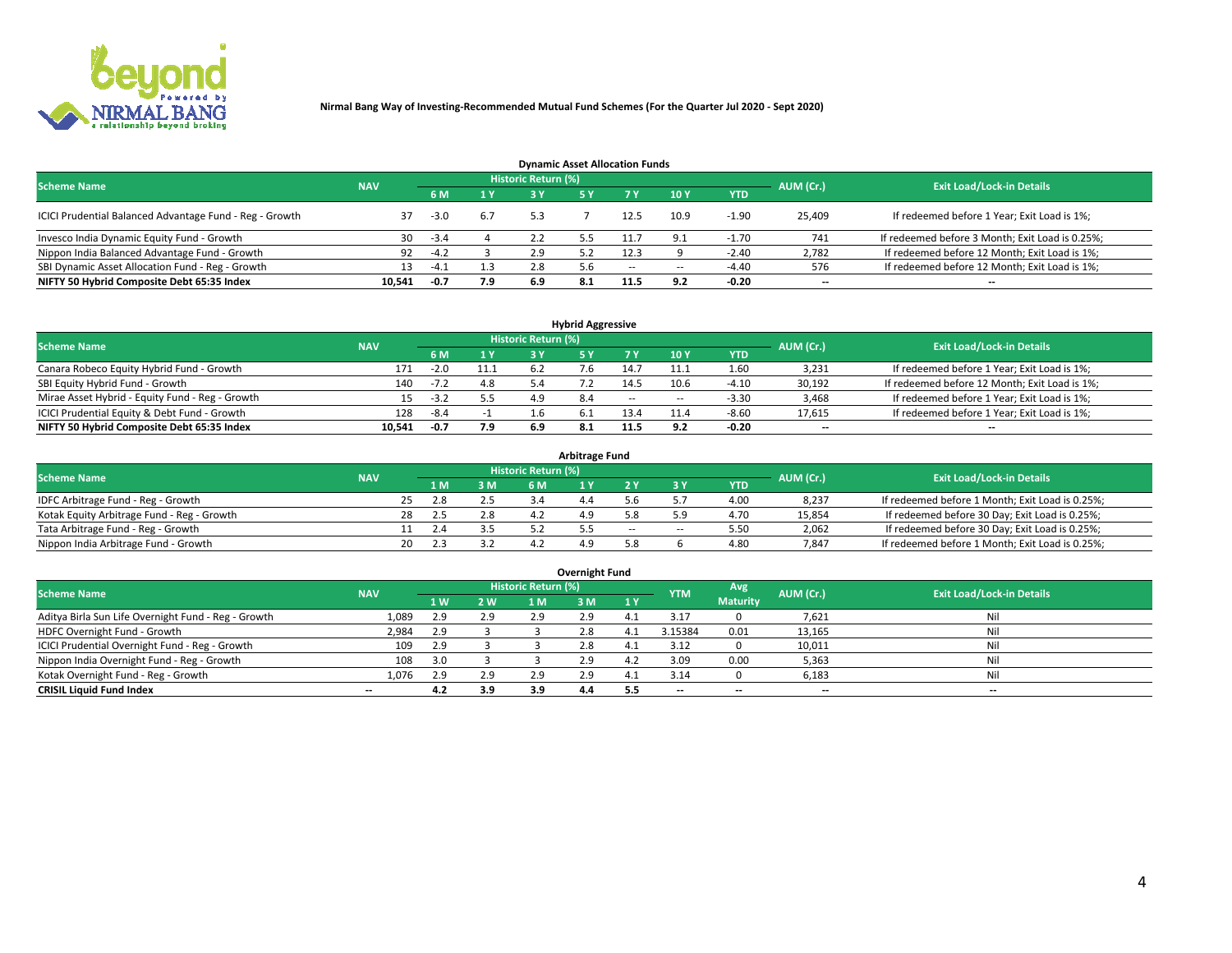

| <b>Liauid Funds</b>                              |            |     |     |                            |     |     |                          |                 |                          |                                  |  |  |  |  |
|--------------------------------------------------|------------|-----|-----|----------------------------|-----|-----|--------------------------|-----------------|--------------------------|----------------------------------|--|--|--|--|
| <b>Scheme Name</b>                               | <b>NAV</b> |     |     | <b>Historic Return (%)</b> |     |     | <b>YTM</b>               | Avg             | AUM (Cr.)                | <b>Exit Load/Lock-in Details</b> |  |  |  |  |
|                                                  |            | 1 W | 2 W | 1 M                        | ዩ M | 1Y  |                          | <b>Maturity</b> |                          |                                  |  |  |  |  |
| Aditya Birla Sun Life Liquid Fund - Reg - Growth | 323        | 3.5 | 3.2 | 3.3                        |     |     | 3.67                     | 0.14            | 36,679                   | *Ref Footnote                    |  |  |  |  |
| ICICI Prudential Liquid Fund - Reg - Growth      | 297        | 3.5 | 3.3 | 3.3                        |     |     | 3.63154                  | 0.12            | 57,335                   | *Ref Footnote                    |  |  |  |  |
| Kotak Liquid Fund - Reg - Growth                 | 4,059      | 3.4 | 3.1 |                            |     |     | 3.43                     | 0.12            | 36,040                   | *Ref Footnote                    |  |  |  |  |
| Nippon India Liquid Fund - Growth                | 4,898      | 3.4 | 3.2 | 3.2                        |     |     | 3.57                     | 0.15            | 30,604                   | *Ref Footnote                    |  |  |  |  |
| Mahindra Manulife Liquid Fund - Reg - Growth     | 1,302      | 3.6 | 3.3 | 3.3                        |     |     | 3.61                     | 0.15            | 2,144                    | *Ref Footnote                    |  |  |  |  |
| <b>CRISIL Liquid Fund Index</b>                  | $- -$      | 4.2 | 3.9 | 3.9                        | 4.4 | 5.5 | $\overline{\phantom{a}}$ | $- -$           | $\overline{\phantom{a}}$ | $\overline{\phantom{m}}$         |  |  |  |  |

| <b>Ultra Short Fund</b>                      |            |      |     |                            |     |        |            |                 |                          |                                  |  |  |  |  |
|----------------------------------------------|------------|------|-----|----------------------------|-----|--------|------------|-----------------|--------------------------|----------------------------------|--|--|--|--|
| <b>Scheme Name</b>                           | <b>NAV</b> |      |     | <b>Historic Return (%)</b> |     |        | <b>YTM</b> | <b>Avg</b>      | AUM (Cr.)                | <b>Exit Load/Lock-in Details</b> |  |  |  |  |
|                                              |            | 1 M. | 3 M | 6 M                        |     | 3 Y    |            | <b>Maturity</b> |                          |                                  |  |  |  |  |
| HDFC Ultra Short Term Fund - Reg - Growth    |            | 5.4  |     |                            |     | $\sim$ | 4.57101    | 0.58            | 10.760                   | Nil                              |  |  |  |  |
| L&T Ultra Short Term Fund - Growth           | 34         | -25  | 6.9 |                            |     |        |            | 0.45            | 1.960                    | Nil                              |  |  |  |  |
| <b>NIFTY Ultra Short Duration Debt Index</b> | 4,153      | 4.2  | 6.2 |                            | b.7 |        | $-$        | $- -$           | $\overline{\phantom{a}}$ | $- -$                            |  |  |  |  |

| <b>Monev Market Fund</b>                                |            |     |     |                     |     |                          |                          |                 |                          |                                  |  |  |  |  |
|---------------------------------------------------------|------------|-----|-----|---------------------|-----|--------------------------|--------------------------|-----------------|--------------------------|----------------------------------|--|--|--|--|
| <b>Scheme Name</b>                                      | <b>NAV</b> |     |     | Historic Return (%) |     |                          | <b>YTM</b>               | 'Avg            | AUM (Cr.)                | <b>Exit Load/Lock-in Details</b> |  |  |  |  |
|                                                         |            | 1 M | 3 M | 6 M                 |     | 3 Y                      |                          | <b>Maturity</b> |                          |                                  |  |  |  |  |
| Aditya Birla Sun Life Money Manager Fund - Reg - Growth | 278        | 5.2 |     | 8.3                 |     |                          | 4.45                     | 0.58            | 9,214                    | Nil                              |  |  |  |  |
| HDFC Money Market Fund - Growth                         | 4,309      | 5.3 |     |                     |     |                          | 4.04227                  | 0.53            | 9,713                    | Nil                              |  |  |  |  |
| Tata Money Market Fund - Reg - Growth                   | 3,544      | 5.0 | 8.8 |                     |     |                          | 4.59                     | 0.52            | 424                      | Nil                              |  |  |  |  |
| <b>CRISIL Liquid Fund Index</b>                         | $- -$      | 3.9 | 4.4 |                     | 5.5 | $\overline{\phantom{a}}$ | $\overline{\phantom{a}}$ | $-$             | $\overline{\phantom{a}}$ | $\overline{\phantom{a}}$         |  |  |  |  |

|                                       |            |       |      |                     | <b>Short Term Fund</b> |    |      |                 |           |                                  |
|---------------------------------------|------------|-------|------|---------------------|------------------------|----|------|-----------------|-----------|----------------------------------|
| <b>Scheme Name</b>                    | <b>NAV</b> |       |      | Historic Return (%) |                        |    | YTM  | Avg             | AUM (Cr.) | <b>Exit Load/Lock-in Details</b> |
|                                       |            | 1 M . | 3 M  | 6 M                 | l M                    | 2V |      | <b>Maturity</b> |           |                                  |
| HDFC Short Term Debt Fund - Growth    |            |       | 18.3 |                     | 1.4                    |    | .17د | - --            | 12,737    | M                                |
| Nippon India Short Term Fund - Growth | 40         |       |      | 10.2                |                        |    | 5.86 |                 | 6,825     | N                                |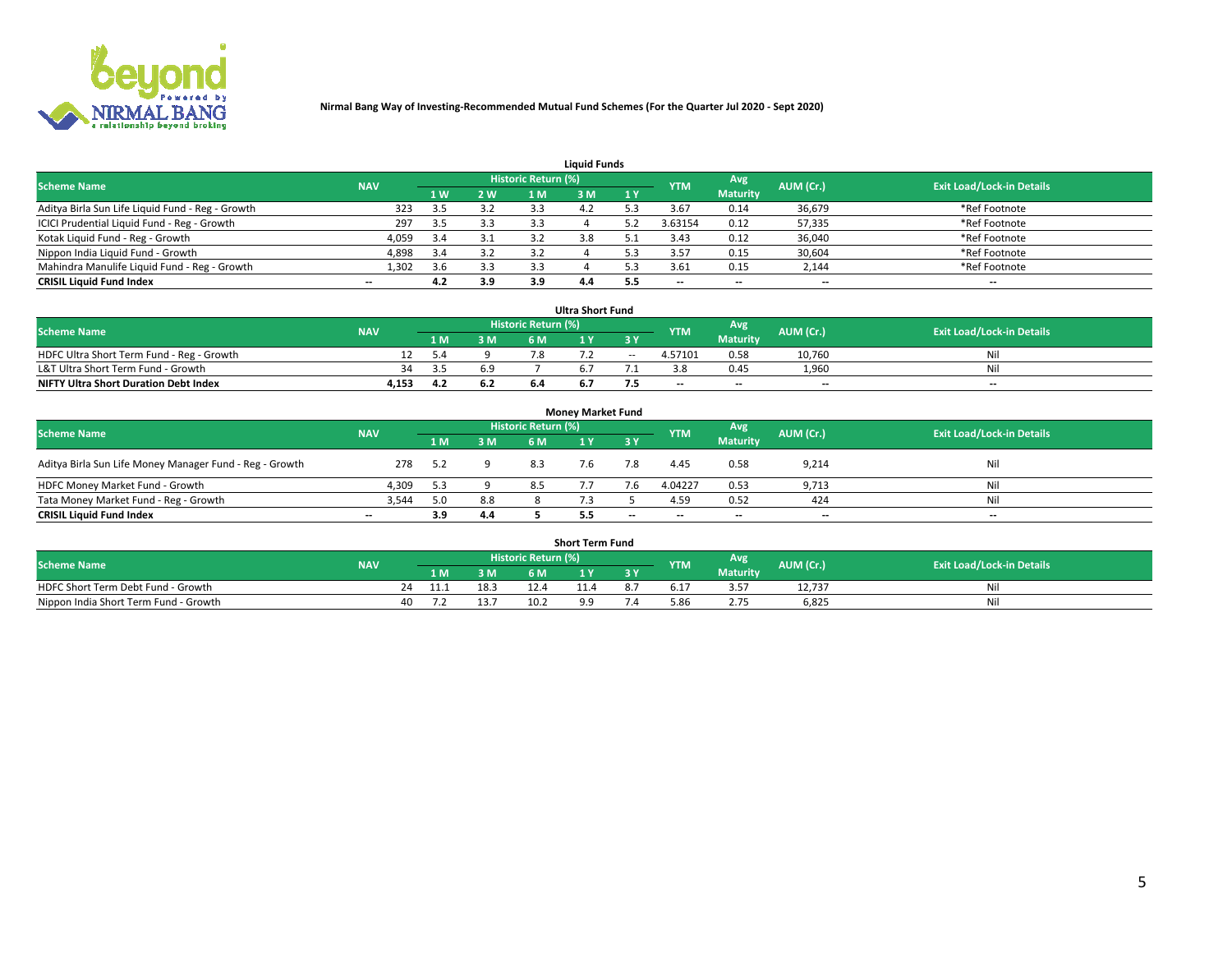

|                                           | <b>Low Duration Fund</b> |     |                |                            |  |  |            |                 |           |                                  |  |  |  |  |  |
|-------------------------------------------|--------------------------|-----|----------------|----------------------------|--|--|------------|-----------------|-----------|----------------------------------|--|--|--|--|--|
| <b>Scheme Name</b>                        | <b>NAV</b>               |     |                | <b>Historic Return (%)</b> |  |  | <b>YTM</b> | Avg             | AUM (Cr.) | <b>Exit Load/Lock-in Details</b> |  |  |  |  |  |
|                                           |                          | 1 M | 3 M            |                            |  |  |            | <b>Maturity</b> |           |                                  |  |  |  |  |  |
| Axis Treasury Advantage Fund - Growth     | 2,335                    | 6.0 |                |                            |  |  |            | 1.06            | 4,955     | Nil                              |  |  |  |  |  |
| Canara Robeco Savings Fund - Reg - Growth |                          | 4.6 | Q <sub>2</sub> |                            |  |  | 3.98       | 1.02            | 1,200     | Nil                              |  |  |  |  |  |
| IDFC Low Duration Fund - Reg - Growth     | 30                       | 4.8 | 10.2           | 8.4                        |  |  | 4.12       | 1.01            | 4,575     | Nil                              |  |  |  |  |  |

| <b>Banking &amp; PSU Bond Funds</b>                 |                                  |    |      |      |      |  |     |            |                 |           |    |  |  |  |
|-----------------------------------------------------|----------------------------------|----|------|------|------|--|-----|------------|-----------------|-----------|----|--|--|--|
| <b>Scheme Name</b>                                  | <b>Exit Load/Lock-in Details</b> |    |      |      |      |  |     |            |                 |           |    |  |  |  |
|                                                     | <b>NAV</b>                       |    | 1 M. | 3 M  | 6 M  |  | 3 Y | <b>YTM</b> | <b>Maturity</b> | AUM (Cr.) |    |  |  |  |
| HDFC Banking and PSU Debt Fund - Reg - Growth       |                                  |    | 10.3 | 17.5 | 11.5 |  | 8.3 | 6.05       | 3.44            | 7.544     | Ni |  |  |  |
| Kotak Banking and PSU Debt Fund - Reg - Growth      |                                  | 49 | 10.8 | 16.9 |      |  |     | 6.11       | 4.73            | 7.146     | Ni |  |  |  |
| Nippon India Banking & PSU Debt Fund - Reg - Growth |                                  | 16 | 6.6  | 15.9 |      |  |     |            | 3.27            | 5,211     | Ni |  |  |  |

| <b>Corporate Bond Funds</b>                         |            |      |      |                            |      |  |            |                 |           |                                                |  |  |  |  |
|-----------------------------------------------------|------------|------|------|----------------------------|------|--|------------|-----------------|-----------|------------------------------------------------|--|--|--|--|
| <b>Scheme Name</b>                                  | <b>NAV</b> |      |      | <b>Historic Return (%)</b> |      |  | <b>YTM</b> | Avg             | AUM (Cr.) | <b>Exit Load/Lock-in Details</b>               |  |  |  |  |
|                                                     |            | 4 M. | 3 M  | 6 M                        |      |  |            | <b>Maturity</b> |           |                                                |  |  |  |  |
| ICICI Prudential Corporate Bond Fund - Reg - Growth |            | 10.4 |      |                            |      |  |            | 3.60            | 15.799    |                                                |  |  |  |  |
| L&T Triple Ace Bond Fund - Reg - Growth             | 56.        | 13.5 | 10   | 16.3                       |      |  |            | 8.15            | 3,871     | If redeemed before 3 Month; Exit Load is 0.5%; |  |  |  |  |
| Kotak Corporate Bond Fund - Std - Growth            | 2.817      | 9.4  | 15.6 | 10.8                       | 10.1 |  | 5.33       | 2.09            | 4,607     | Nil                                            |  |  |  |  |

| <b>Credit Risk Fund</b>                    |            |    |      |      |                            |      |           |            |                 |           |                                                                       |  |  |  |
|--------------------------------------------|------------|----|------|------|----------------------------|------|-----------|------------|-----------------|-----------|-----------------------------------------------------------------------|--|--|--|
| <b>Scheme Name</b>                         | <b>NAV</b> |    |      |      | <b>Historic Return (%)</b> |      |           | <b>YTM</b> | Avg             | AUM (Cr.) | <b>Exit Load/Lock-in Details</b>                                      |  |  |  |
|                                            |            |    | 1 M  | 3 M  | 6 M                        |      | <b>3Y</b> |            | <b>Maturity</b> |           |                                                                       |  |  |  |
| ICICI Prudential Credit Risk Fund - Growth |            | 23 | 14.0 | 15.5 | 8.7                        | 10.2 | 7.9       | 8.96       | 2.41            | 6,562     | If redeemed before 1 Year; Exit Load is 1%;                           |  |  |  |
| HDFC Credit Risk Debt Fund - Reg - Growth  |            |    | 13.5 | 20   | 8.6                        | 9.4  |           | 9.81358    | 3.07            | 6,258     | If redeemed before 12 Month; Exit Load is 1%; If redeemed bet. 12     |  |  |  |
|                                            |            |    |      |      |                            |      |           |            |                 |           | Month to 18 Month; Exit Load is 0.5%;                                 |  |  |  |
|                                            |            |    |      |      |                            |      |           |            |                 |           | If redeemed before 12 Month; Exit Load is 3%; If redeemed bet. 12     |  |  |  |
| SBI Credit Risk Fund - Growth              |            |    | 9.4  | 16.3 | 8.1                        |      | 6.6       | 8.33       | 2.65            |           | 3,895 Month to 24 Month; Exit Load is 1.5%; If redeemed bet. 24 Month |  |  |  |
|                                            |            |    |      |      |                            |      |           |            |                 |           | to 36 Month; Exit Load is 0.75%;                                      |  |  |  |

| <b>Floater Fund</b>                      |            |                            |        |      |      |         |     |            |                 |           |                                  |
|------------------------------------------|------------|----------------------------|--------|------|------|---------|-----|------------|-----------------|-----------|----------------------------------|
| <b>Scheme Name</b>                       | <b>NAV</b> | <b>Historic Return (%)</b> |        |      |      |         |     | <b>YTM</b> | Avg             | AUM (Cr.) | <b>Exit Load/Lock-in Details</b> |
|                                          |            |                            | 1 M    | 3 M  | 6 M' | i v     | י כ |            | <b>Maturity</b> |           |                                  |
| Nippon India Floating Rate Fund - Growth |            | ≺⊿                         | . 8. C | 16.9 |      | <b></b> |     | 5.65       | 2.90            | 11,636    | Νı                               |